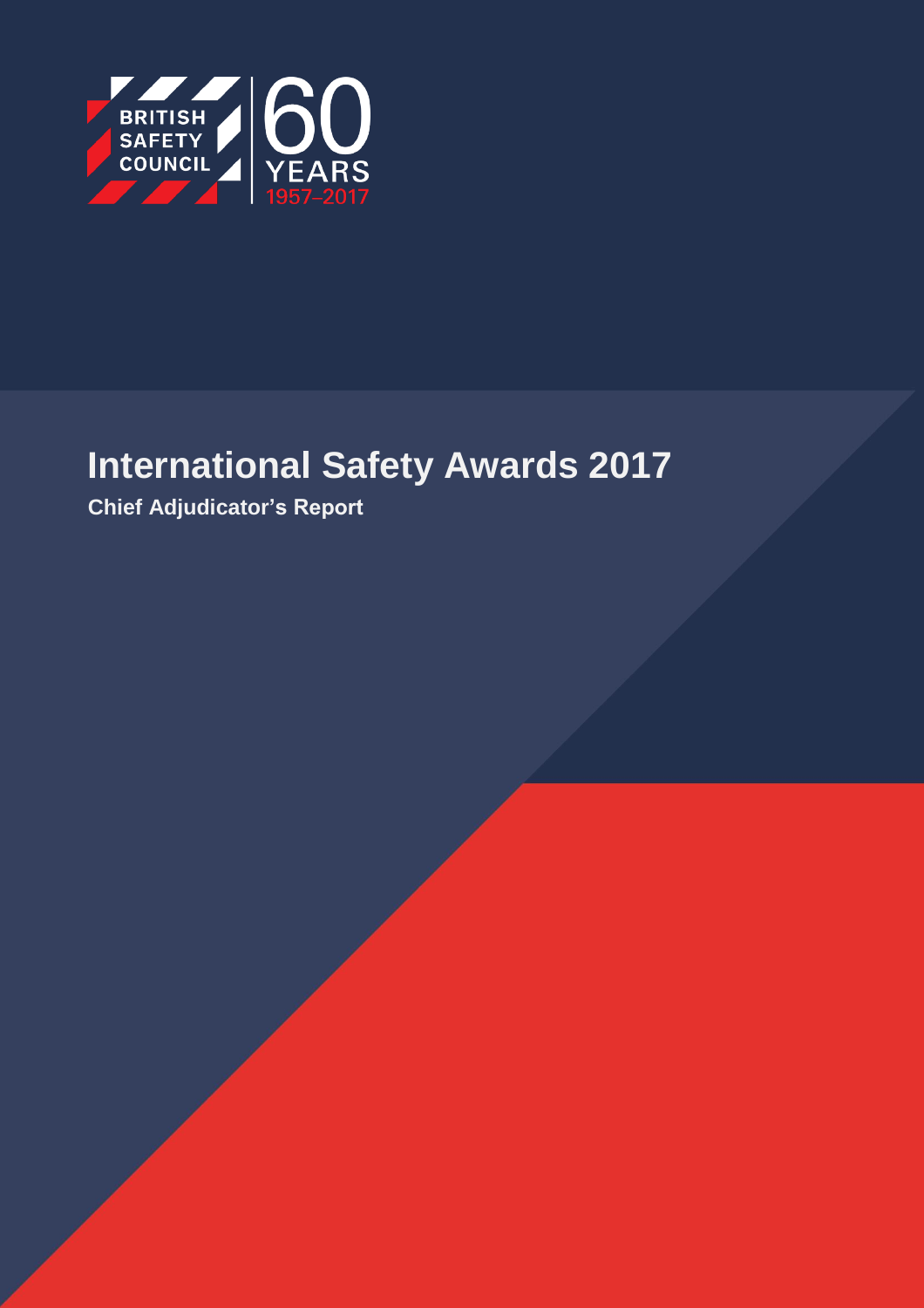# **British Safety Council International Safety Awards 2017**

Chief Adjudicator's Report

# **Results**

A total of 580 applications were received for the International Safety Awards in 2017 and 92% of these successfully achieved a Pass grade or higher.

The grading distribution among the applications in 2017 was as follows.

| Distinction | 31  | (5%)  |
|-------------|-----|-------|
| Merit       | 301 | (52%) |
| Pass        | 201 | (35%) |
| Fail        | 47  | (8%)  |

There was no quota of grades to be awarded and nor will there be in future years. If every applicant meets the required standard, every applicant will be awarded a Distinction.

### **General Comments**

As in previous years, there was evidence of considerable care being invested in those submissions to the International Safety Awards that scored well. Strong applications were characterised by each question being analysed and answered in full, the use of practical, real-life examples from the workplace to support each response and clear evidence of initiatives that make an appreciable difference to people's health, safety, welfare and wellbeing. Highest-scoring applicants continued to make their submission site-specific as required. The adjudicators reported many instances of good practice among the applications this year - and in some cases, exceptionally good practice illustrated with examples.

The adjudicators remain mindful of the financial and wider challenges faced by many organisations and the implications of this on planning and expenditure. The adjudicators were therefore greatly encouraged to observe safety, health, welfare and wellbeing retaining the prominence that these areas warrant within organisations' financial expenditure and future commitments.

The standards required of applicants to the International Safety Awards continue to be robust. For applicants wishing to score well, it is essential that they dedicate sufficient time to the careful analysis of each question and its requirements before a response is embarked upon. It is equally important that applicants ensure each question is answered in comprehensive terms since the top mark bands for each question can only be accessed where all of its aspects have been addressed in sufficient detail. As in previous years, weaker submissions tended to digress from the questions posed or otherwise restricted responses through partly relevant information. Applicants are once again strongly encouraged to make use of the marking scheme and the Chief Adjudicator's Report from the previous year as a guide to the standards expected. Taken together, the questions, mark scheme and Chief Adjudicator's Report are clearly of key importance to any successful application. It is therefore a matter of some disappointment that a significant proportion of applicants continue to overlook aspects of this information.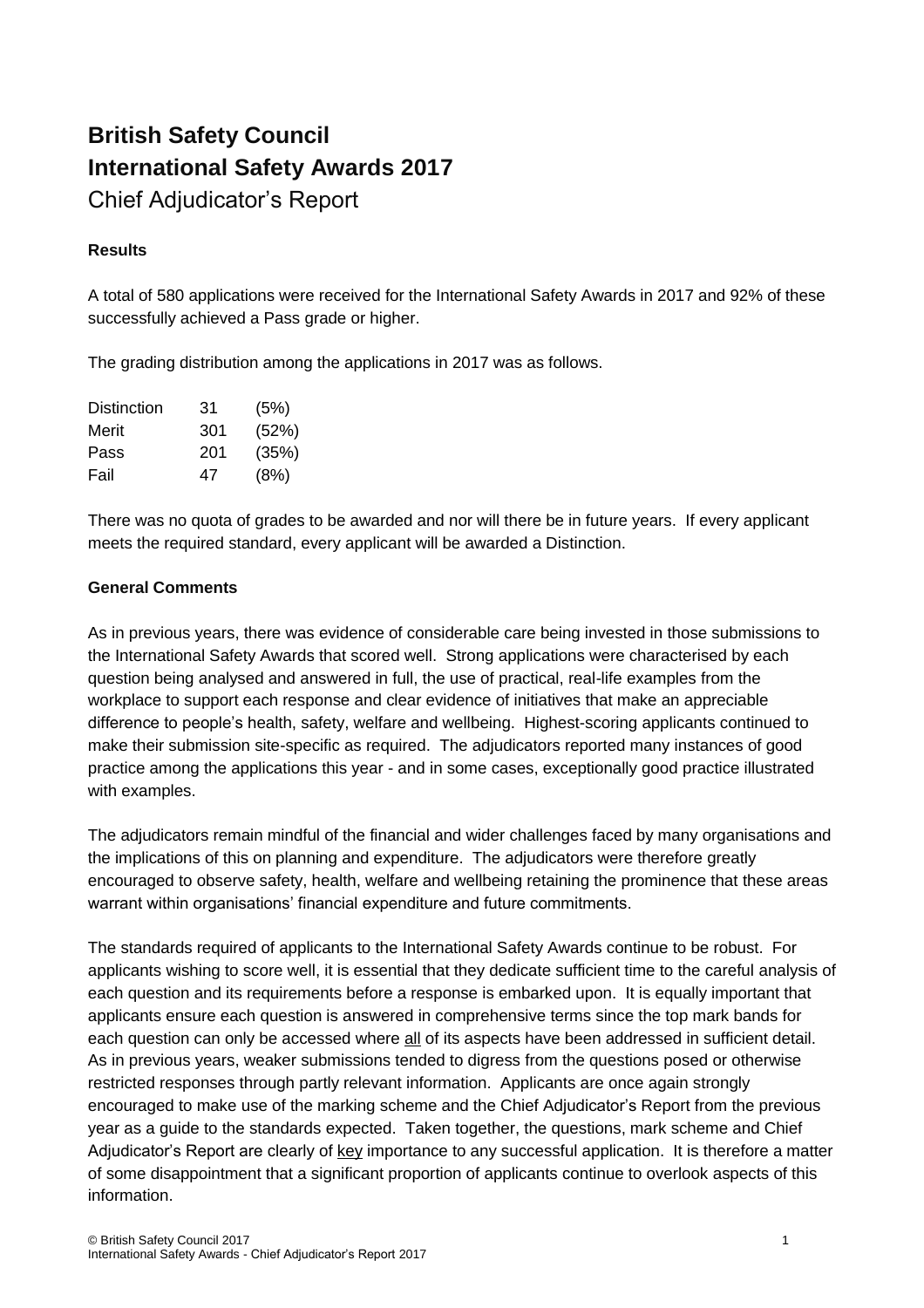As with the 2016 awards the responses to Question 1 in this year's scheme usefully illustrate how certain answers might gain or lose marks according to their structure and focus; Question 1 required, for the specific site concerned, examples of how the most significant health and safety hazards are determined. The majority of high-scoring applicants clearly identified the various components of the question and then tackled it fully by addressing both health and safety and by providing an appropriate discussion of the relative significance of the hazards concerned. The latter point clearly required applicants to respond in discursive and evaluative terms; those responses that listed or simply outlined safety hazards could not expect to access the higher mark bands.

As with previous years' Awards, higher-scoring applicants consistently utilised the 500 words that are available per response. In most cases, it was evident that such applicants had planned and approached their responses with care and as a consequence achieved higher scores without breaching the word limit. Responses of less than 300 words almost inevitably scored lower marks through insufficient detail - again, those that simply listed activities or factors with limited context could not expect to access the higher mark bands.

The adjudicators recognise that there is a limit to the amount of detail that can be provided given the word limits that are in place. Applicants should look to communicate the salient points of their systems, methodologies and approaches to planning and include some relevant detail or examples in support. It is not a requirement of these awards for applicants to describe everything in detail in order to gain full marks. A 6,000 word submission (i.e. 12 x 500 words) across a range of questions is quite sufficient for an adjudicator to make a valid judgment regarding an organisation's approach to health and safety management.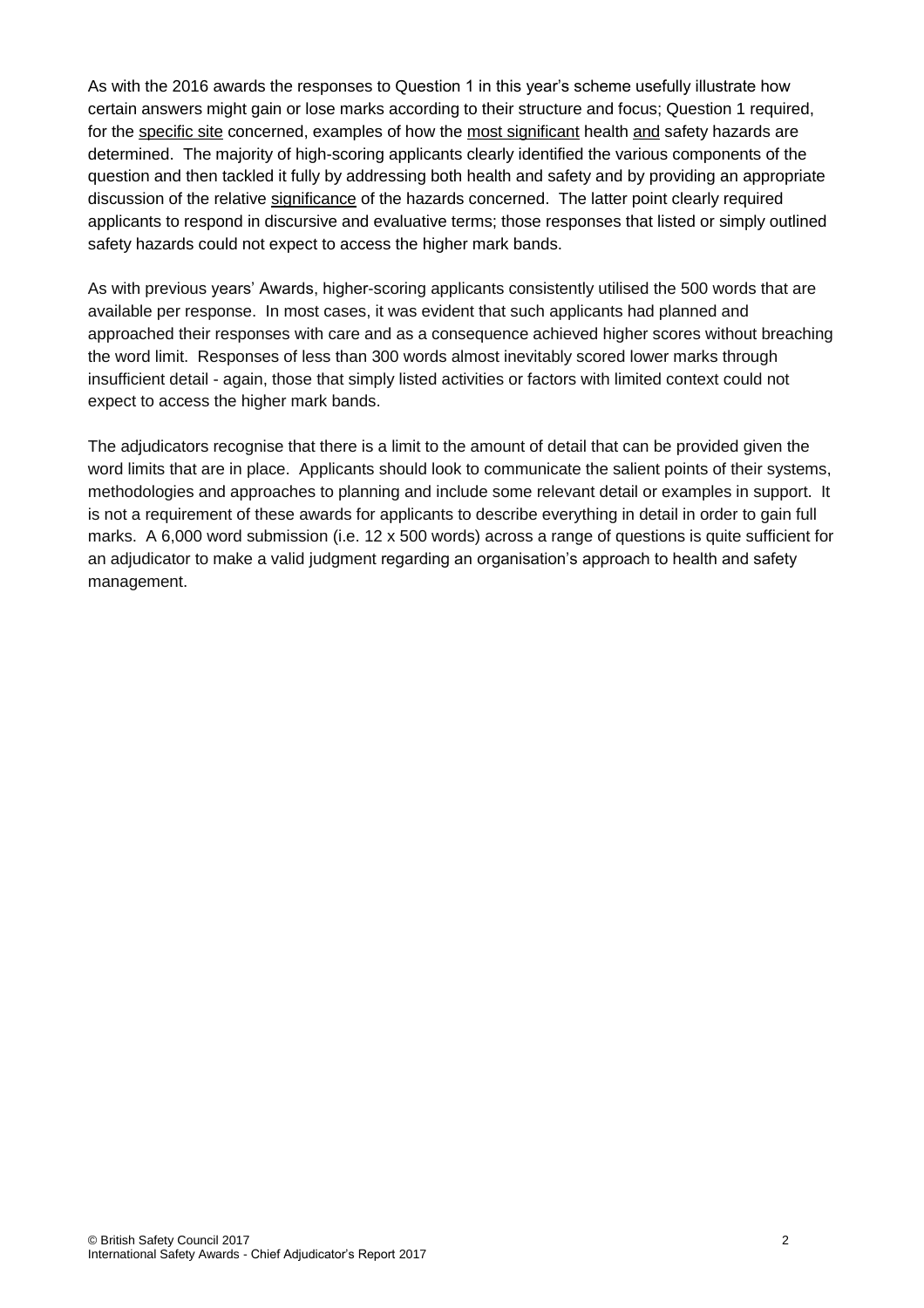#### **Describe the main business activities at this site / in this business unit.**

Whilst not marked, this question is an essential component of the application as it contextualises all subsequent responses. A number of responses to this question were noted as including lots of corporate information which, whilst often interesting, did little to 'set the scene' in terms of health, safety and welfare at the site concerned. Higher-scoring applicants focused on those activities posing the most significant risks to health, safety and well-being and in doing so established a stable foundation for the remainder of their application.

# **Question 1**

### **Describe the approach taken for identifying the most significant health and safety hazards at this site?**

As noted under *General Comments*, this question required applicants to respond across a range of aspects; explaining significance, identifying health hazards, identifying safety hazards and ensuring that the response was both context and site-specific.

To score well on this question, an emphasis on the approach to assessment and hazard determination was essential.

Those that scored well deconstructed the question and covered both health and safety hazards, an explanation of why these were significant and why they were significant for that site. Highest-scoring applicants typically structured their response in two parts; the first part addressed what the health hazards were, why they were significant and why they were significant at that site and the second part covered the equivalent for safety. This was an effective approach and one that allowed the adjudicators to easily discern the foundations of a comprehensive response. It is worth noting that techniques of this nature were observable throughout the submissions of those that scored well.

Weaker submissions tended to focus on one or two aspects of the question - for example, by listing safety hazards and omitting those relating to health entirely.

#### **Question 2**

#### **With reference to 2016, explain how the control measures implemented for the most significant health and safety hazards at this site were evaluated for their effectiveness.**

Only the strongest submissions responded to this question adequately and within the timeframe being examined (specifically 2016). Question 1 was designed to explore both health and safety hazards and to examine how the most significant hazards were identified at the site. Question 2 sharpened focus on these particular hazards and on how they were managed; assessed, controlled, monitored and reviewed (facets of effectiveness).

In order to achieve high marks for this question, the response clearly needed to flow through appropriately from the applicant's answer to Question 1 and explore, in detail, the most significant health and safety hazards. The hazards needed to be examined and the control measures clearly explained and justified. Responses offering a superficial or inadequately detailed response therefore scored poorly, as did those that strayed from the specified timeframe (i.e. 2016). A number of applicants provided a bland or otherwise unhelpful response here (e.g. 'We train our employees.'). Responses of this nature only partially answered the question and neglected important aspects such as suitability, maintenance, adequacy and operational impact.

Higher-scoring applicants observed the specific timeframe, followed the point through from the previous question and carefully organised their response by, for example, providing a heading for each relevant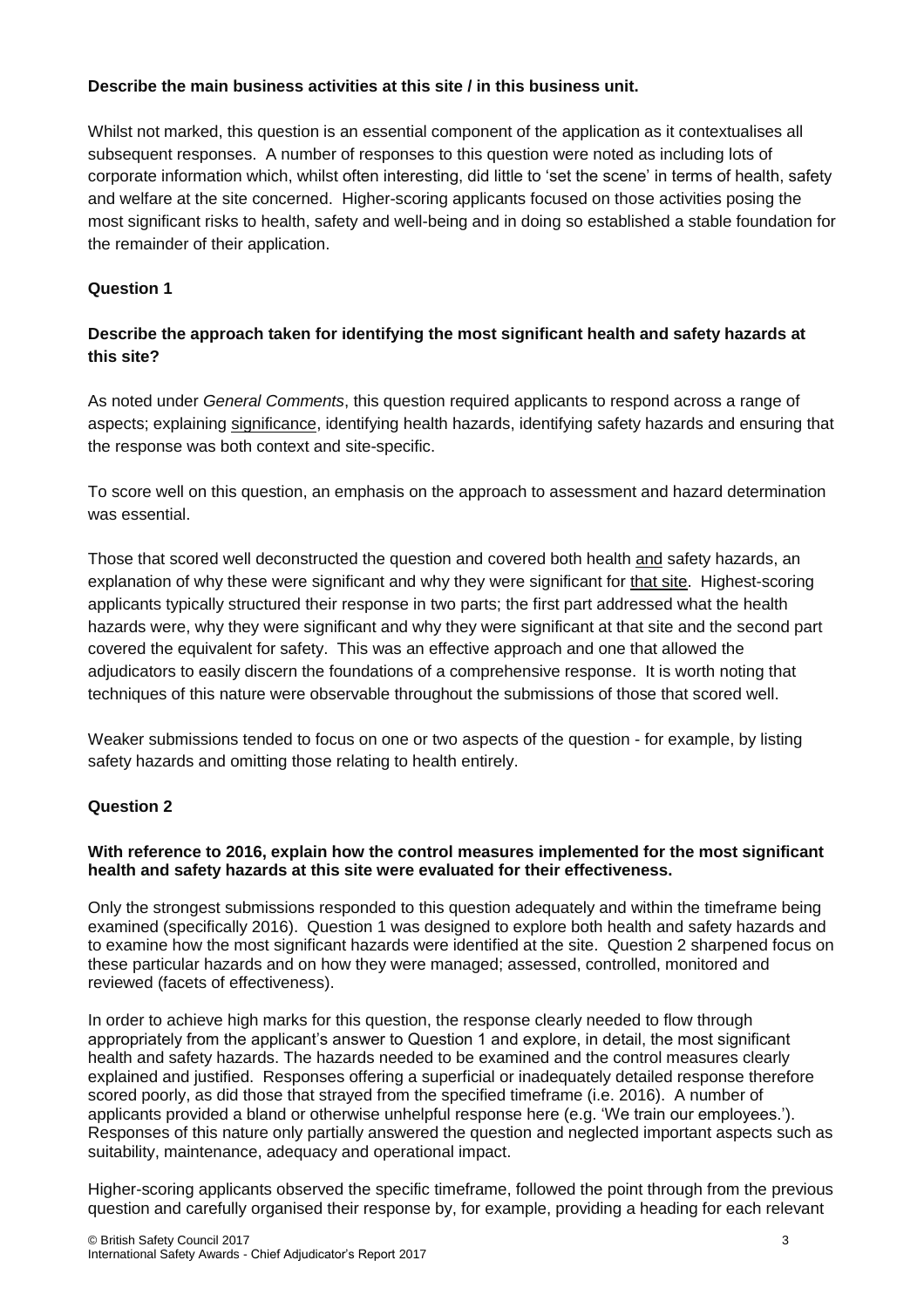aspect. Responses of this nature typically included headings for the identified hazard and discussed controls/specific controls in place to mitigate risk.

#### **Question 3**

# **Explain the process for identifying the legislative requirements and any relevant sector standards applicable to this site. State the associated measures for monitoring compliance with these requirements and standards.**

This question presented all applicants with a relatively unimpeded opportunity to score highly. It straightforwardly required of applicants an explanation of the approach (process) taken in identifying their legal and sector obligations and how compliance to these standards would be undertaken - an aspect of their site management that should already have been considered as part of the hazard identification and risk assessment process.

High-scoring responses to this question made reference to the fact that there are numerous pieces of legislation applicable to their organisation and site and developed this by detailing the site-specific obligations related to their activities. These responses recognised both legislative and sector requirements relating to their site and activities and were appropriately structured by careful reference to these obligations. High-scoring responses then continued on to provide an insight into the measures utilised to monitor compliance through an appropriate and robust range.

Given the nature of the question, it was regrettable that a proportion of the responses scored as modestly as they did. Weaker responses tended to list legislation, often neglecting any discussion relevant to the sector. They provided limited justification, explanation or context in view of the activities undertaken at the site - or failed to address the health, safety and welfare components with due balance. Responses of this nature suggest, quite strongly, that the question and/or marking scheme has been poorly studied or understood by the applicant - those that listed a wide range of legislation generally failed to meet two of the key requirements of the question (legislation and sector). The *'associated measures for monitoring compliance with these requirements and standards'* aspect was incorporated quite purposefully within the question so as to enable applicants to respond in flexible, dynamic and sector-specific terms that cover health, safety and welfare (i.e. terms that are quite different from simple legal safety compliance) and allow applicants an opportunity to share best practice.

#### **Question 4**

# **Explain how health and safety implications are considered as part of the process for managing operational or organisational changes at this site.**

This question proved to be a strong differentiator. Only the high-scoring submissions demonstrated a clear understanding of well-rounded evaluation resulting in conclusions. High-scoring submissions provided an overview of the performance review process, tools used and parties involved (e.g. quarterly panels with operational leadership teams or 1:1s with the Functional Director, Managing Director or Chief Executive) and the outcome (e.g. a change of strategy, new priorities, revised goals, etc.).

High-scoring applicants typically provided an overview of the evaluation tools used in assessing implications (e.g. dashboards, formal reports, gap analysis, etc.) and discussed these as part of a larger evaluation suite of documents that are capable of being supplemented by other metrics (e.g. financial performance, employee opinion survey data, attrition rates, etc.). Here, it was acknowledged that using various evaluation tools generally results in more comprehensive and robust conclusions - conclusions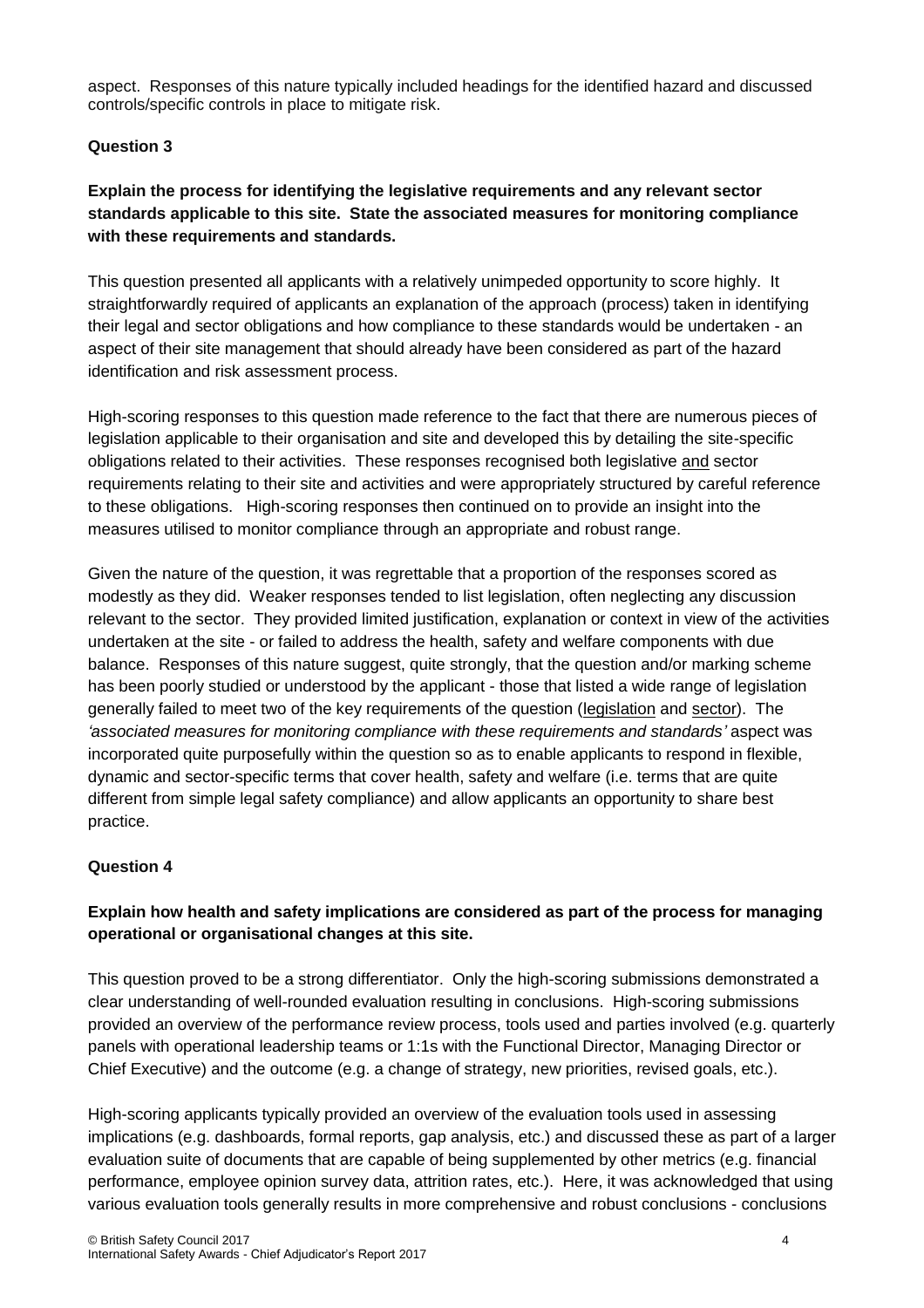that would naturally form an effective foundation for assessing the impact of change. Stronger responses also made the link between effective business strategies and strong business performance (to which health, safety and welfare makes a direct contribution) and looked to wider evaluation methods to determine success and how change may have a positive (or negative) impact and the resulting implications.

Again, only the stronger responses covered health and safety. Weaker responses focused disproportionately on safety and addressed operational changes only (i.e. omitting references to organisational change).

#### **Question 5**

### **Describe how senior management make effective use of competent health and safety support at this site.**

This question was designed to explore access to competent advice that the organisation and its leadership has and the process or processes used to access it.

This question was generally well-answered and most applicants detailed the process for internal or external access to health and safety advice and support. The higher-scoring applicants responded in a site-specific manner and identified that there are times when traditional health and safety qualifications and experiences are insufficient (e.g. specialist work at height, construction work, work with chemicals or asbestos, etc.) and so explored the need for strategic or specialist partners/contractors to assist the organisation. The highest-scoring applicants built on their response by adding the need to have these partners on a preferred list so that relationships could be established and coordinated to aide planning and so support the development of a strong health and safety culture.

#### **Question 6**

#### **Explain how relevant stakeholders are involved with the risk assessment process at this site.**

This question offers a good example of where referring to the marking scheme gives the applicant guidance on the question, the areas the question is exploring and how best to approach it. Risk assessment is clearly an essential component of good health and safety management, however this question centred on relevance and involvement and therefore required consideration as to how scope is determined, what stakeholders could/should be included and the process used. Higher-scoring applicants discussed the rationale to their approach and how risk assessment forms a tool used as part of a bigger and more detailed process of the day-to-day activities at the site.

High-scoring applicants identified that in order to determine scope the full range of activities and stakeholder groups needed to be considered and that partnering with specialist services may be necessary (e.g. fire authority, rescue services, insurers, regulators and enforcers). The highestscoring applicants provided details of activities, determined which were high, medium and low risk and then reported on what stakeholders had been identified and engaged with. As appropriate to their level of risk, such applicants also included reference to scenario-planning, business continuity/disaster recovery planning and the importance of employee engagement in effecting high quality emergency plans.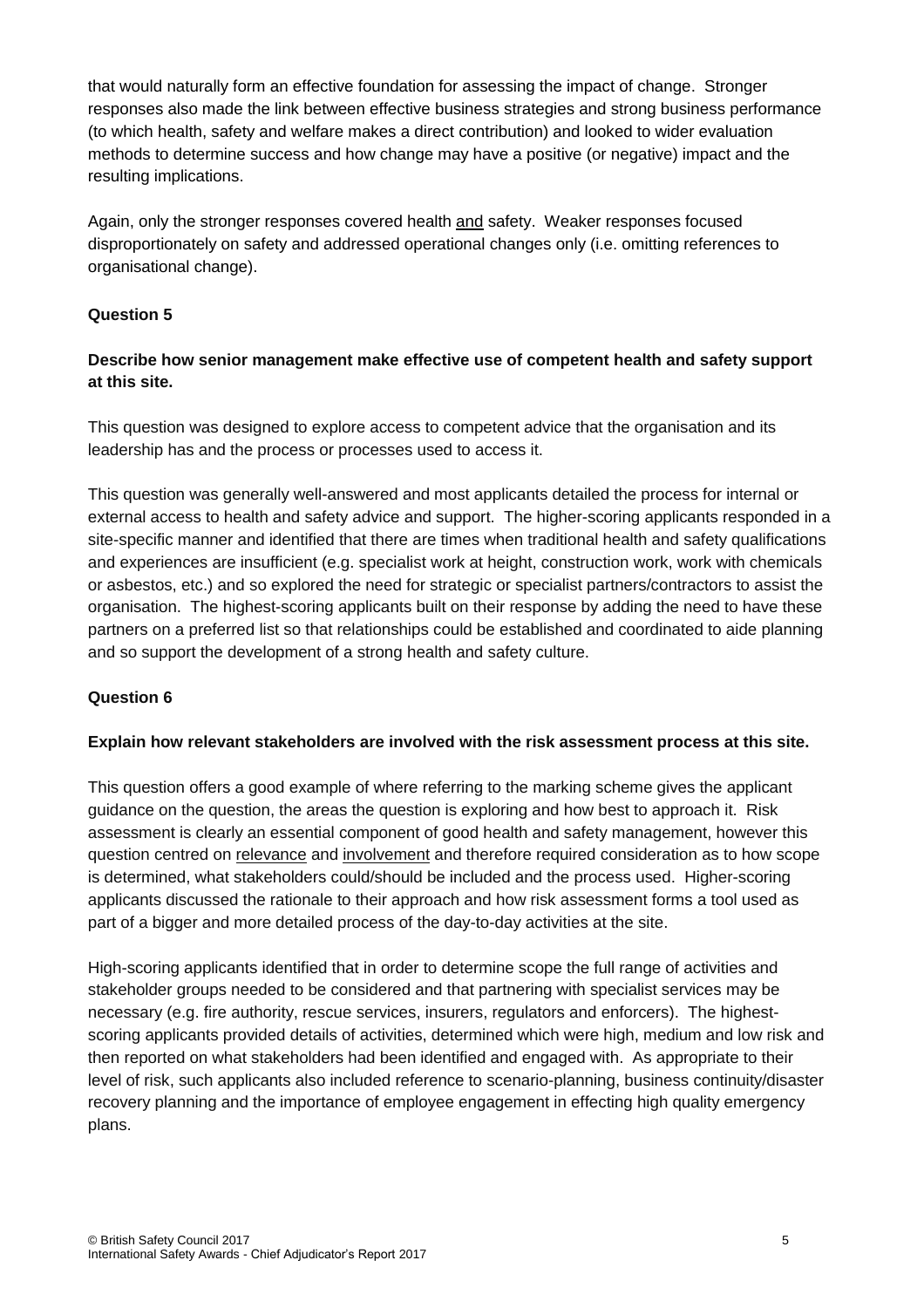#### **Question 7**

#### **Describe the approach for ensuring that contractors and visitors to the site understand relevant health, safety and welfare information.**

In essence, this question concerned the design and delivery of communications for contractors and visitors - essentially, that such communications allow for easy assimilation and that there is some post-communication process to check effectiveness.

Weaker responses to this question generally listed rather than described communication methods (posters, signing-in sheet, signs, etc.) and did not include any commentary demonstrating how these communications were understood.

Stronger responses determined that visitors are a vulnerable group, that they fall into a range of categories (e.g. client, contractor, supplier, member of the public etc.) and described how communications were tailored appropriately to meet these specific audiences. Such applicants then typically described how they ensured that the communications had been assimilated (e.g. via short tests or conversations). Stronger responses also explored the challenges faced when disseminating information to those with a differing primary language or those with limited literacy skills. In doing so, such applicants demonstrated an understanding that these issues require managing to ensure inclusion and reduce exposure to risk. The highest-scoring applicants explained procedures they had in place to accompany visitors at all times in high risk areas/hazardous industries or measures in place to exclude visitors entirely due to the high level of risk. Highest-scoring applicants also discussed the range (health, safety and welfare) and made specific reference to welfare communications, thereby providing a balanced treatment across all three areas.

#### **Question 8**

### **Describe how management at this site positively influence internal and external stakeholder behaviours in relation to health and safety.**

This question was about how the management team at this site take an active role in promoting and maintaining a positive culture of health and safety. The adjudicators were looking for examples of how management, those in the operation and non-health and safety managers (for instance, those in HR or Finance functions or others not traditionally associated with operations) demonstrated an active engagement in these important matters. As most practitioners recognise, these groups play an important role in maintaining a positive attitude and they are to be actively engaged with.

Weaker responses often framed their response with close reference to their health and safety manager or managers rather than the wider senior management team. Here, references to the Chief Executive Officer or Managing Director (or similar role) also tended towards routine or 'business as usual' activity such as chairing meetings, approving budgets and signing policies/agreements. Higher-scoring applicants provided examples of senior management team members engaging directly with the workforce and other stakeholders - particularly external agencies - on health and safety matters. Such responses recognised that visible and felt leadership, active intervention and support can positively impact upon employee attitude, morale and relationships and ultimately upon performance. Responses of this nature also acknowledged the challenges faced by senior managers in their implementation of relevant initiatives, such as employee inertia or cynicism.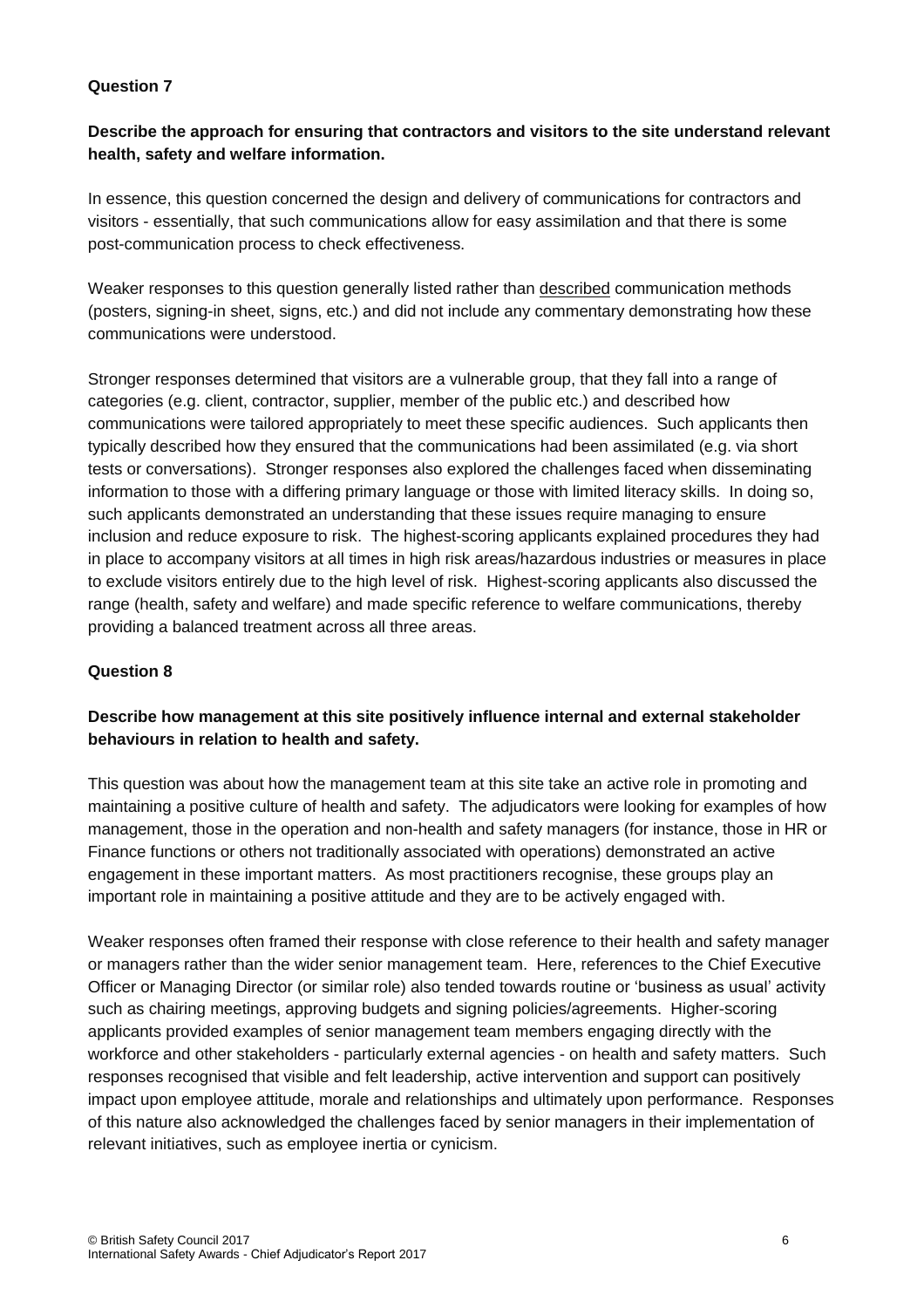The strongest responses provided clear evidence of how the managers actively role model and 'walk the talk' and how this role modelling delivers significantly more value than rhetoric - delivering a flowthrough benefit that contributes to a positive employee attitude.

As with Question 3, this question was an opportunity to share best practice, innovation and a nontraditional approach; weaker responses tended towards generic commentary with little or no direct linkage to site-specific activities.

### **Question 9**

# **Describe how the potential for work-related stress is identified and subsequently managed at this site.**

This question was designed to explore how stress at work is identified and managed at the specific site concerned.

The strongest responses to this question were often divided into two parts - identification and management. This approach generally promoted the necessary balance between these different aspects of the question and fuller coverage of the significant points. As with most other questions, higher-scoring applicants responded here by ensuring that the points being covered were of direct relevance to the site and provided clear and relevant accompanying examples to illustrate.

In order to score well, this question required applicants to discuss the identification tools used and to provide examples (i.e. stress risk assessment) and to then build on this through discussion of how the findings are then managed - again, with appropriate examples, (e.g. counselling, employee assistance programme, referral to a specialist). It was important for the whole response to remain relevant throughout and remain within a wider mental health context in order to score high marks.

Weaker responses tended to focus a single aspect (typically identification or management) or neglected to discuss this in the context of a wider health risk assessment approach or mental health landscape – resulting in a weaker response or one that lacked sufficient context.

#### **Question 10**

# **Explain the process for determining the health, safety and welfare objectives for this site for 2017 and outline the different factors considered.**

As with several other questions, the flexibility provided here to applicants offered the potential to score highly - though again, only where the marking scheme was followed and an appropriate rationale included within the response.

The highest-scoring applicants generally answered this question in full by identifying the health, safety and welfare targets appropriate for the forthcoming 12 months (i.e. 2017). These applicants listed health, safety and welfare targets, addressed the specifics of the site and clearly linked their response to delivery within a 2017 timeframe. As with previous Awards, it was notable that such responses often linked back to other key business priorities, such as a HR priority to improve talent (e.g. the associated health and safety priority being to up-skill manager health and safety competence, resulting in both enhanced competence and talent within the management population).

Strong responses to this question also presented a clear series of targets that were realistic and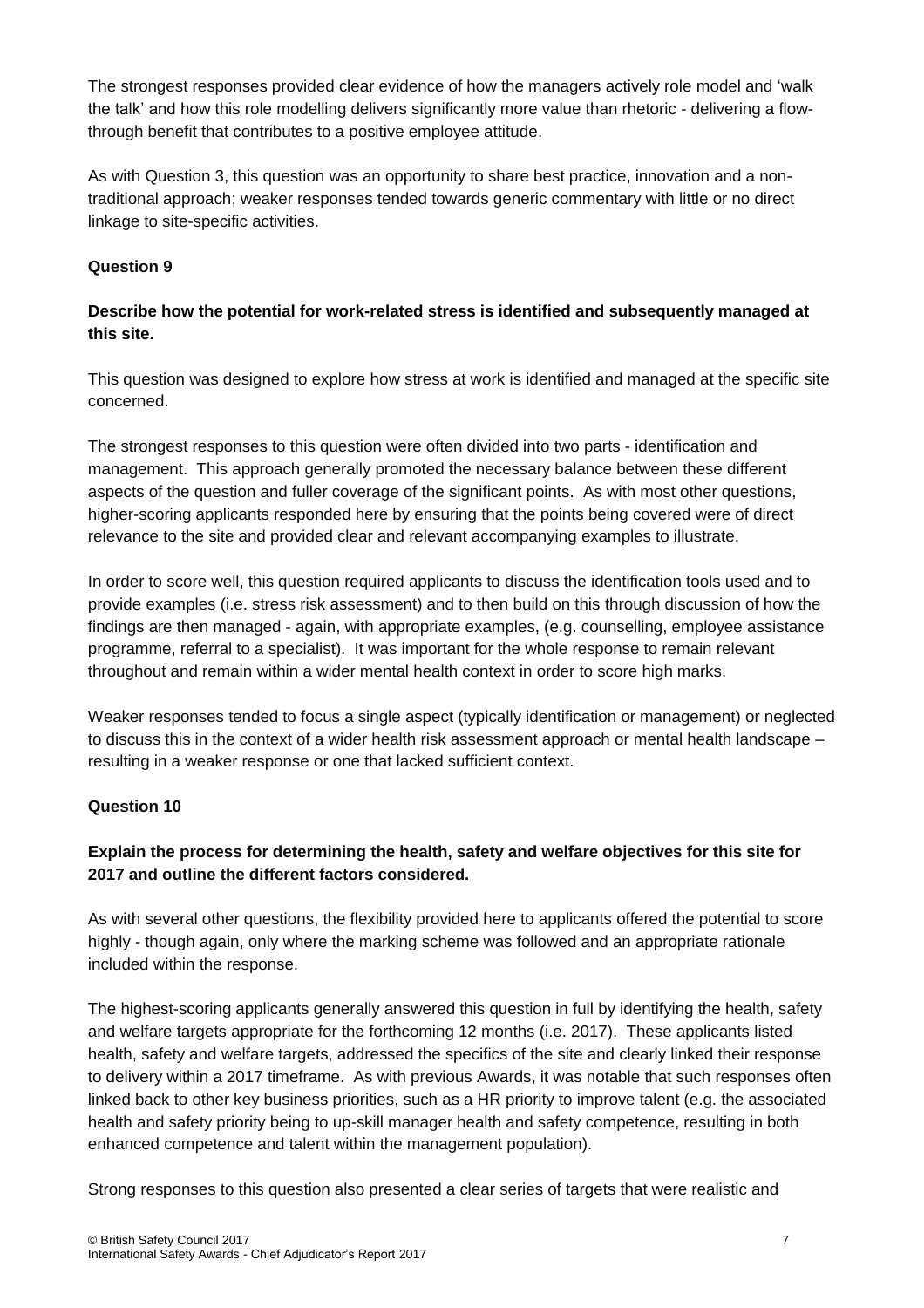achievable. The highest-scoring responses made a link to overarching 'SMART' targets and objectives for 2017 (SMART being Specific, Measurable, Achievable, Realistic and Time-bound), avoided reference to 2016 or earlier and detailed specific timeframes and individual responsibilities.

Weaker responses to this question tended to list activities, rather than targets or SMART objectives. Responses of this nature often resembled a 'to do' task list of activities with limited accompanying rationale, overarching theme, timeframe or clarity of direction. Here, the absence of a coherent strategy or apparent 'direction of travel' meant that the organisation's objectives and targets in these important areas were difficult to determine with the precision that is required.

# **Question 11**

# **Describe how the effective participation of employees in relation to the achievement of health, safety and welfare objectives for this site will be achieved in 2017.**

This question was designed to explore the methods employed in communicating change to the wider workforce (e.g. employees, contractors, temporary staff, agency staff, etc.) and obtaining their participation; effective communication, engagement and employee inclusion are essential in achieving any business objective and all are of direct relevance to good health and safety management. Stronger responses demonstrated an appreciation of these factors, referenced the use of different engagement tools (face-to-face, written, etc.) and detailed examples of how their organisation had 'gone the extra mile' to communicate their strategy and targets (e.g. open days, drop-in sessions, away days, seminars, safety days, quizzes, competitions, etc.). The highest-scoring responses provided examples where solutions to achieving targets had been co-created between management, supervision, front-line employees and (where appropriate) union involvement/wider consultation.

Regrettably, weaker applicants tended towards 'telling' rather than 'selling' the message to employees and did not appear to understand the engagement aspect (opting instead for a more directive approach). Responses of this nature often also omitted reference to the various channels that can be used in communicating targets and the associated change and failed to recognise that a 'one-size-fitsall' approach is ineffective. To illustrate, the use of the company intranet is inappropriate for those employees without easy access to a computer - such as delivery driver out on the road or a tower crane operator, or those with limited literacy skills/non-native speakers.

Highest-scoring applicants made reference to either a two-way dialogue or the use of more innovative methods of communication that demonstrated that they did not rely solely on the traditional channels of newsletters, emails and briefings. Examples of this included employee huddles, tool box talks and personal letters sent to employees at home (i.e. to read in their own time, with the complicated language often associated with legislation and policy simplified) as some of the approaches used to personalise the change and gain better buy-in toward achieving the targets set.

#### **Question 12**

# **Describe how the effective management of health, safety and welfare issues at this site will enhance and support the organisation's continual improvement.**

Applicants were called upon to discuss how effective management of health, safety and welfare matters reflected effective operational management overall and how this approach made for a more sustainable business in the future. Higher-scoring responses included commentary on how success in the areas of health, safety and welfare was reflected in strong business performance and vice versa. The Health &